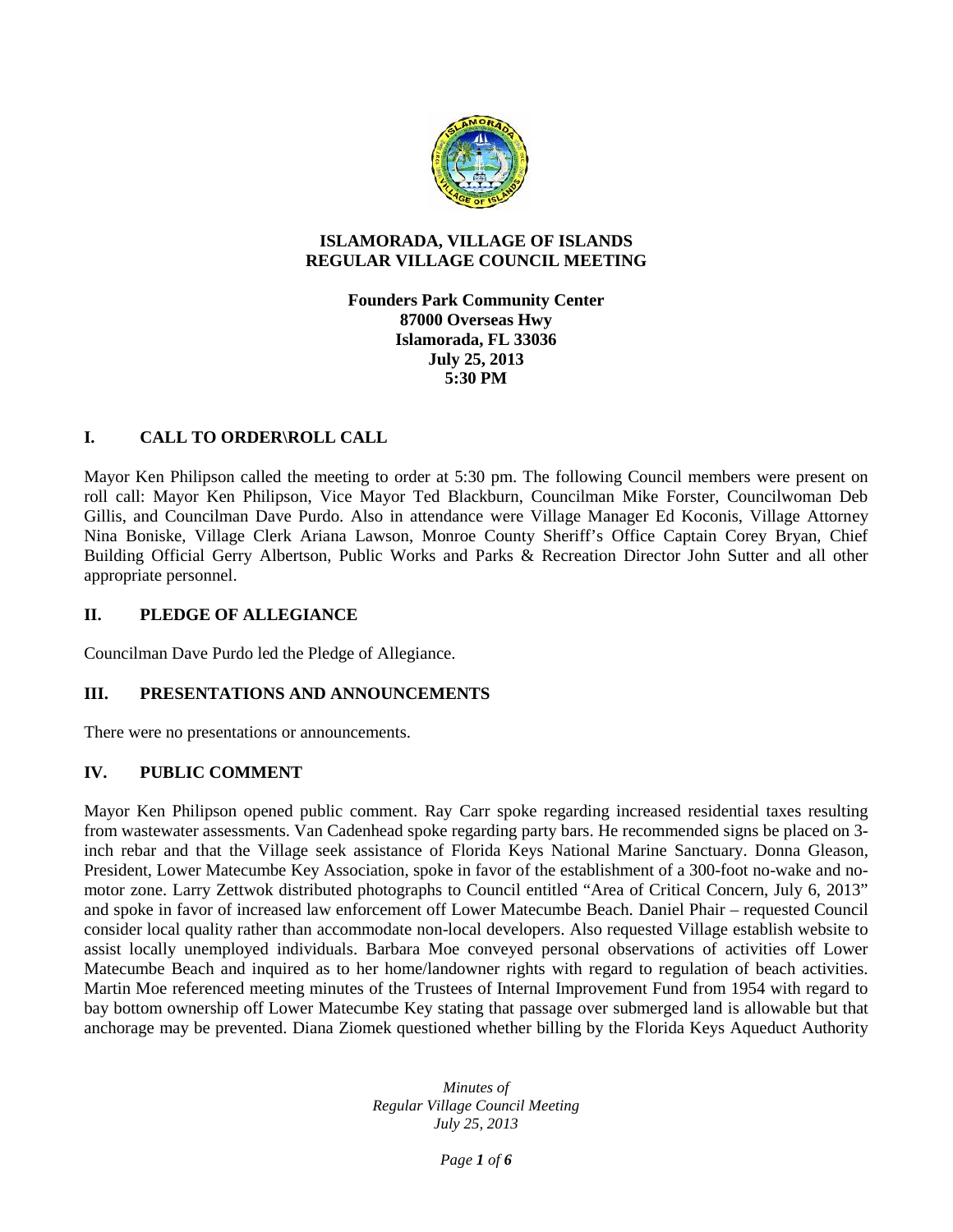will feature a base rate for charges in abstentia; whether there will be a monthly service rate; whether charges would be billed monthly or based on annual average usage; and whether charges would be based on the highest documented usage. Stan Margulies requested Council move up discussion of Tab 9 to allow earlier public comment. Mayor Philipson closed public comment.

### **V. AGENDA: Request for Deletion / Emergency Additions**

There were no deletions or emergency additions to the agenda.

# **VI. CITIZENS' ADVISORY COMMITTEE UPDATES**

Buddy Pinder provided an update to Council on behalf of the Historic Preservation Commission.

## **VII. VILLAGE MANAGER REPORTS AND UPDATES**

**A.** Update on Planning and Development Services Including CityView Progress

Village Manager Ed Koconis provided an update to Council on the status of the CityView Upgrade. IT/Communications Director Stu Bautz reviewed a handout provided to Council entitled "CityView 2013 Steering Committee Update" summarizing three (3) potential service options. Mr. Bautz recommended selection by Council of Additional Service Option 2. Council discussion ensued. Council directed staff to pursue Additional Services Option 2.

**B.** Update on Lower Matecumbe Beach Concerns

Village Manager Ed Koconis provided an update to Council on the Village's investigation of beach safety/noise concerns off Lower Matecumbe Key. Mr. Koconis noted that the Fiscal Year 2013-2014 budget includes the addition of one (1) full-time (MCSO) deputy for water patrol and requested Council direction with regard to the matter. Council discussion ensued.

Mayor Ken Philipson called for public comment. Mike McLoad invited Council to his home on Labor Day weekend to experience the purported activities firsthand. Daniel Zettwok and Martin Moe also spoke regarding beach safety concerns. Van Cadenhead inquired whether the Village possesses any unused watercraft that could be used to patrol the waters off Lower Matecumbe Key beaches. Mayor Philipson closed public comment.

# **VIII. CONSENT AGENDA**

**A.** Minutes: **TAB 1**

April 11, 2013 Regular Village Council Meeting

June 27, 2013 Village Council Workshop

Councilman Dave Purdo offered a motion to approve the consent agenda. Councilwoman Deb Gillis seconded the motion. Council voted all in favor. The motion passed 5-0.

# **IX. ORDINANCES**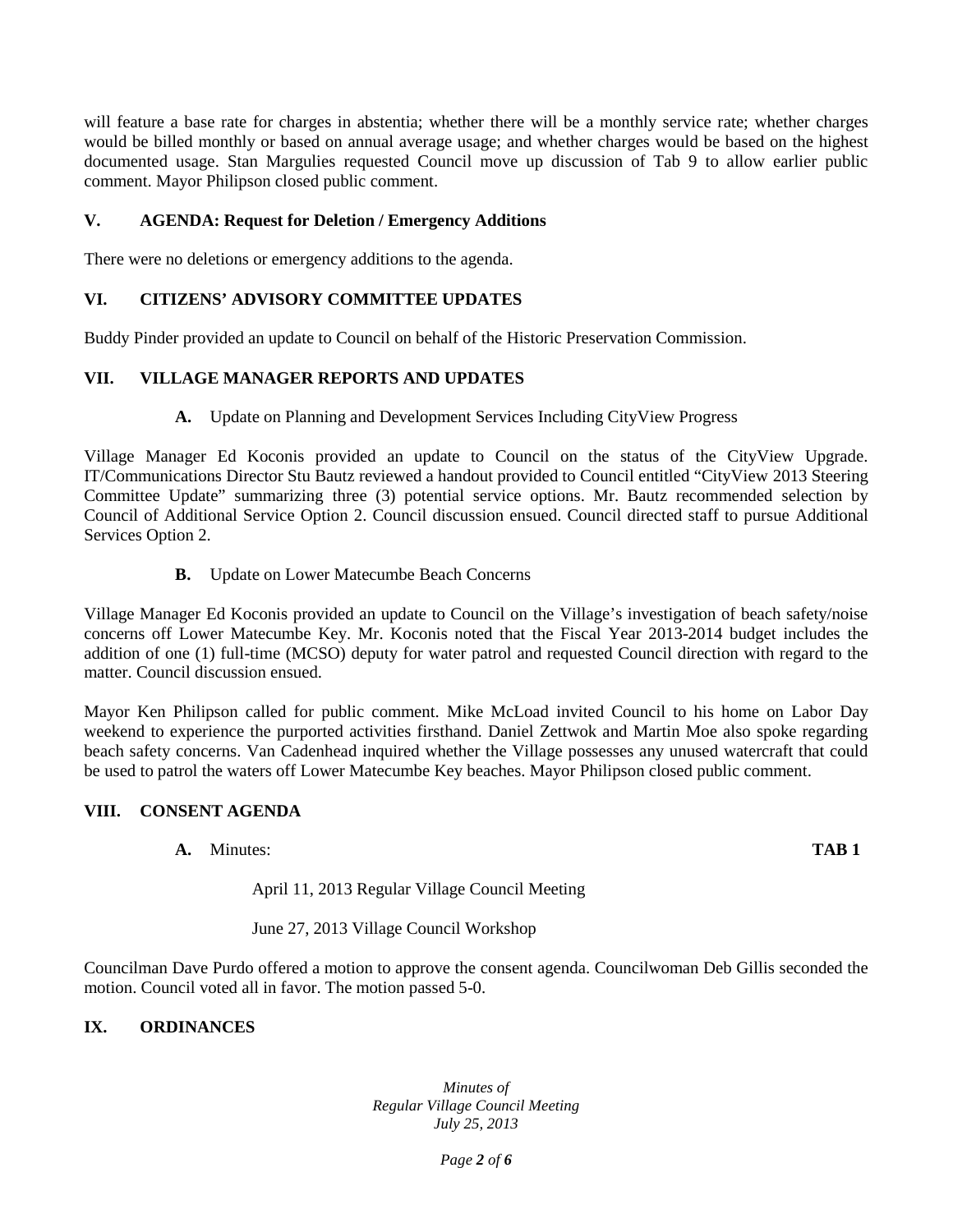**A.** First Reading – Application for Text Amendment to the Comprehensive Plan and **TAB 2** Land Development Regulations (TA-12-01) by EDSA, Inc. on behalf of Bonefish Holdings LLC, formerly known as AV Investors LLC

Village Attorney James White advised Council that Tab 2 consists of two (2) related ordinances that may be discussed by Council together, but which would require separate votes by Council. Mr. White read the titles of both ordinances. Senior Planner Kevin Bond presented the staff report to Council.

James Lupino introduced Rand Gentry, consultant with EDSA (retained by property owner). Mr. Gentry distributed a handout to Council entitled "Eco-Sustainable Lodging in Islamorada" and exhibited seven (7) billboards depicting examples of similar developments worldwide by the applicant, as well as current property conditions on the subject parcel. He stated that this type of project does not currently exist in the Florida Keys. He thanked staff for their guidance in preparing their revised application, noting that the majority of staff's recommendations were accommodated with the exception of selecting an alternative, less environmentally sensitive site. Mr. Gentry addressed each of staff's and the Local Planning Agency's (LPA) comments.

Councilman Dave Purdo inquired whether any docks are to be included in the plan. Mr. Gentry stated that the proposed docks were removed. Mayor Philipson inquired whether deed restriction preventing future dock construction would be objectionable. Mr. Gentry responded that it would not. Councilman Mike Forster commented that the proposed development was fantastic but that the applicant had chosen an inappropriate parcel. He referenced an August 29, 2013 letter from the Florida Department of Economic Opportunity transmitting informal project comments to Planner Kevin Bond. Councilman Forster inquired whether any public outreach had been conducted, to which Mr. Gentry stated that it had. Councilman Forster inquired whether alternative parcels were under consideration, to which Mr. Gentry responded that there were not.

Environmental Planner Susan Sprunt reported to Council that native and invasive exotic species had been removed from the site in the past but has grown back. Ms. Sprunt stated that it was her professional opinion that the quality of the wetland is not declining and that it is still an active ecological system and that she had not seen such development density on any similar parcels in Monroe County. Councilman Purdo inquired about recent clearing on an FDOT-owned property. Ms. Sprunt advised Council that FDOT cleared only invasive Brazilian pepper as mitigation that included property restoration, and that the two properties are not comparable with regard to habitat types and size.

Councilwoman Gillis objected to discussion of changing Village Code for one particular project.

Mayor Ken Philipson called for public comment. Van Cadenhead spoke against the proposed EcoLodge development, stating that middle-class families would be precluded from being able to stay at such a placed due to financial constraints. Patty Silver opined that such a development as the EcoLodge would be an excellent addition to the community, but that a less environmentally sensitive parcel should be identified. Stephen Kurutz, Drop Anchor Resort, requested the applicant choose a less environmentally sensitive parcel that is already appropriately zoned. Mr. Kurutz and Dan Phair opined that such a development would negatively impact other local resorts in the Village. Debora Heald spoke in support of the proposed development. Mayor Philipson closed public comment.

Councilwoman Deb Gillis offered a motion to deny the proposed ordinance. Councilman Mike Forster seconded the motion. Council voted and the motion passed 4-1, with Mayor Ken Philipson dissenting.

> *Minutes of Regular Village Council Meeting July 25, 2013*

> > *Page 3 of 6*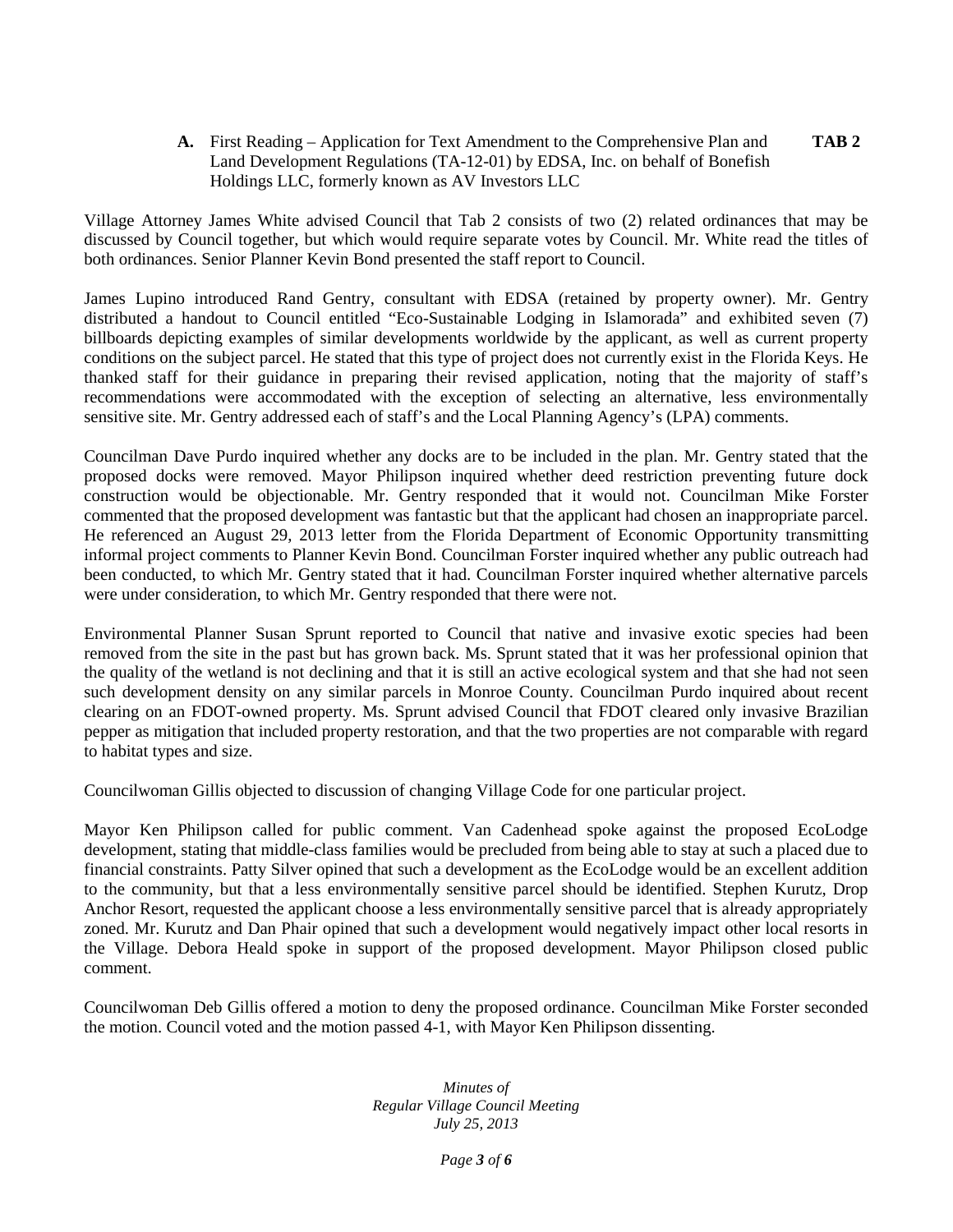**B.** First Reading - Land Development Regulations Text Amendment to Clear Sight **TAB 3 Triangles** 

Village Attorney James White read the title of the ordinance. Planner Shane Laakso delivered the staff report to Council. Councilman Dave Purdo offered a motion to approve the ordinance. Councilwoman Gillis seconded the motion. Council voted and the motion passed 5-0.

> **C.** First Reading - Land Development Regulations Text Amendment to Zoning Districts **TAB 4** and Setback Requirements

Village Attorney James White read the title of the ordinance. Senior Planner Kevin Bond delivered the staff report to Council. Councilwoman Deb Gillis offered a motion to approve the ordinance. Councilman Mike Forster seconded the motion. Council voted and the motion passed 5-0.

## **X. QUASI-JUDICIAL**

**A.** Dock Length Variance (VAR-12-01) by Scott Daiagi for Property Located at **TAB 5** 89401 Old Highway, Plantation Key, Parcel Number 00092490-000000

Village Attorney James White read the quasi-judicial statement. Village Clerk Ariana Lawson swore in the witnesses. Council members disclosed all ex parte communications. Village Attorney James White read the title or the resolution. Planner Jay Berenzweig delivered the staff report to Council, recommending Council deny the application. Mr. White briefly explained the quasi-judicial hearing procedures to Council.

Applicant Franklin Greenman introduced a new exhibit, entitled "Department of Environmental Protection Trip Report", dated 2/1/2012, and distributed copies to Council for review.

Patricia Silver and Michael Healy, representing a neighbor opposing the proposed variance, introduced a new exhibit, consisting of a series of emails regarding VAR-12-01, and distributed copies to Council for review.

Council and applicant discussion ensued regarding deferral of the item to a later date while Council reviews the new evidence. Councilwoman Deb Gillis offered a motion to defer the item to the August 22, 2013 Regular Village Council Meeting. Councilman Mike Forster seconded the motion. Council voted and the motion passed 5- 0.

### **XI. RESOLUTIONS**

**A.** Proposed Resolution Establishing an Ad Hoc Village Attorney Recommendation **TAB 6** Advisory Committee

Village Attorney James White read the title of the resolution. Village Manager Ed Koconis delivered the staff report to Council. Mayor Ken Philipson called for public comment; there was none. Council approved the use of telephone interviews and the Village's Human Resource Manager as Committee Liaison. Councilwoman Deb Gillis offered a motion to approve the resolution; Councilman Mike Forster seconded the motion. Council voted all in favor and the motion passed 5-0.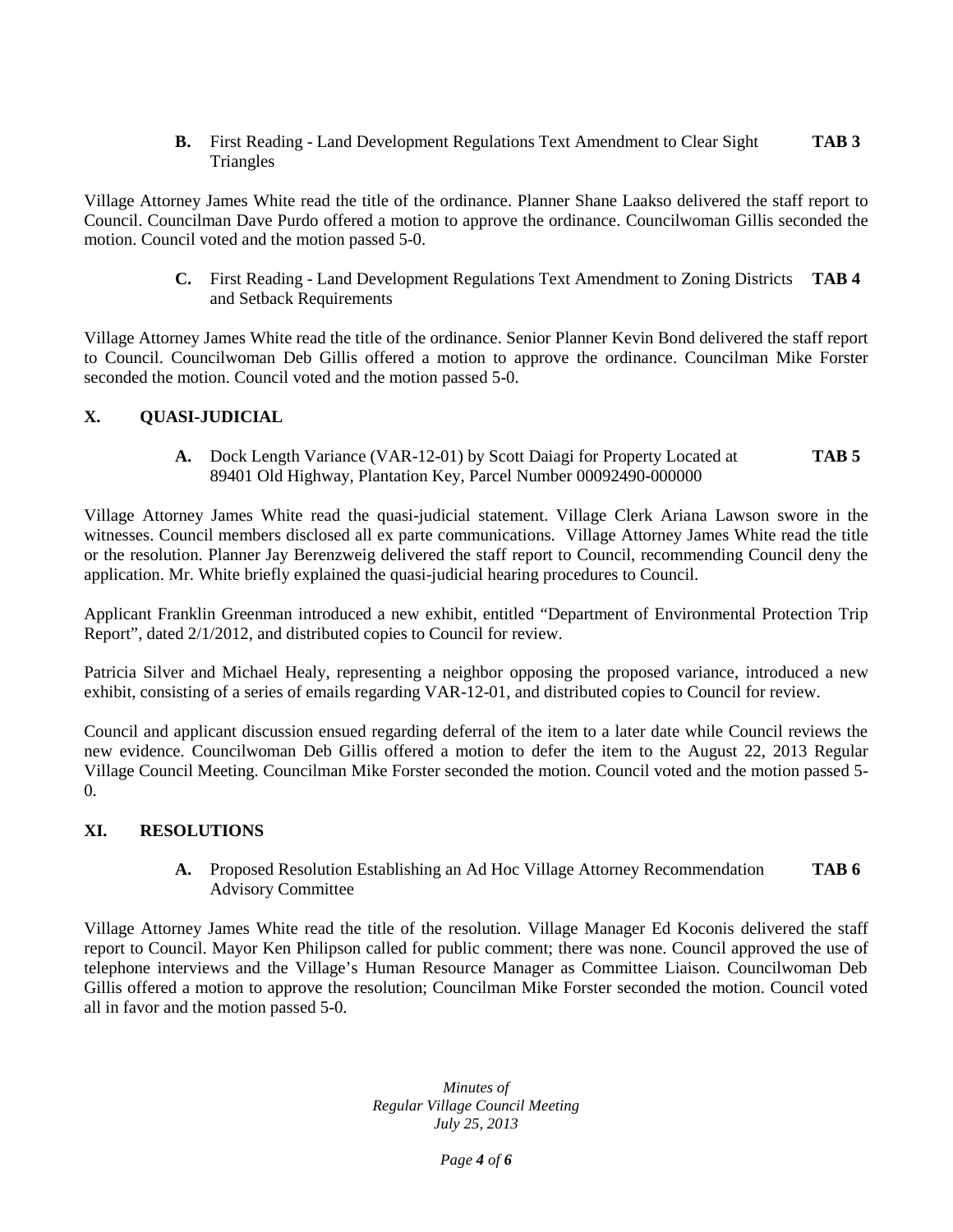Council nominated the following Committee members: Councilman Dave Purdo nominated Jim Lupino; Councilwoman Deb Gillis nominated Village Attorney Nina Boniske; Councilman Mike Forster nominated Scott Black; Vice Mayor Ted Blackburn nominated Don Achenberg; and Mayor Ken Philipson nominated Dick Gross.

Village Manager Ed Koconis advised Council that to date the Village has received three (3) applications.

# **XII. MOTIONS**

No additional motions were made.

### **XIII. WASTEWATER MATTERS**

**A.** Wastewater Project Update **TAB 7**

Wade Trim, Inc. Vice President Tom Brzezinski delivered the staff report to Council. Vice Mayor Ted Blackburn expressed unhappiness with the impact to the construction schedule of litigation in Venetian Shores. Village Attorney Nina Boniske summarized the status of the pending litigation. Councilwoman Deb Gillis inquired into the status of the remaining land acquisitions. Mr. Brzezinski advised Council that the acquisition agreement for the Upper Matecumbe Key pump station was being finalized and that has been made with the owners and their legal counsel regarding the property on Lower Matecumbe Key.

> **B.** Resolution Approving Phase II Wastewater Collection and Treatment Facilities Final **TAB 8** Assessment

Village Attorney James White read the resolution title. Wastewater Program Manager Greg tindle delivered the staff report to Council. Mayor Ken Philipson called for public comment; there was none. Councilwoman Deb Gillis offered a motion to approve the resolution. Councilman Mike Forster seconded the motion. Council voted and the motion passed 5-0.

**C.** Resolution Amending the Wastewater Utility Rate Schedule **TAB 9**

Village Attorney James White read the resolution title. Wastewater Program Manager Greg tindle introduced Anthony Hairston, Raftelis Financial Consultants. Mr. Hairston summarized the proposed amendments to the rate schedule and addressed Diana Ziomek's ealier public comment questions regarding the FKAA billing structure. Mayor Ken Philipson called for public comment. David Guardino inquired whether he would be charged before the wastewater system was actually available to him. Mr. Hairston advised that 30-day notices would be mailed out prior to wastewater becoming available. Van Cadenhead inquired into the possibility of future wastewater assessments. Councilwoman Deb Gillis offered a motion to approve the resolution. Vice Mayor Ted Blackburn seconded the motion. Council voted and the motion passed 5-0.

> **D.** Resolution Approving Change Order #3 to the Design Build and Operate **TAB 10** (DBO) Agreement between Reynolds Water Islamorada, LLC and Islamorada, Village of Islands to Provide for Revisions to the Design Build Work

Village Attorney James White read the resolution title. Wastewater Program Manager Greg Tindle delivered the staff report to Council. Mayor Ken Philipson called for public comment; there was none. Councilwoman Deb